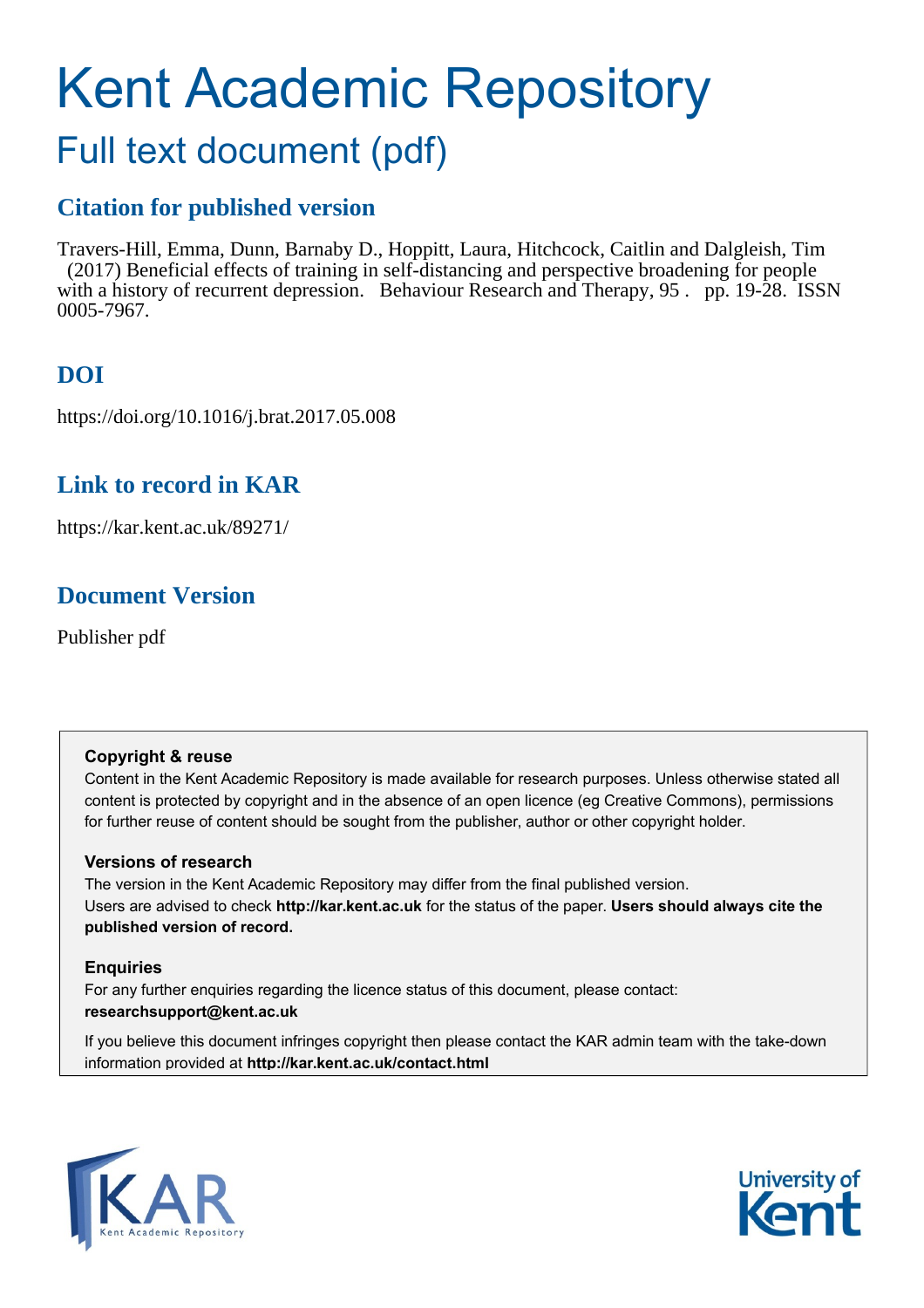#### [Behaviour Research and Therapy 95 \(2017\) 19](http://dx.doi.org/10.1016/j.brat.2017.05.008)-[28](http://dx.doi.org/10.1016/j.brat.2017.05.008)

Contents lists available at ScienceDirect

## Behaviour Research and Therapy

journal homepage: [www.elsevier.com/locate/brat](http://www.elsevier.com/locate/brat)

## Beneficial effects of training in self-distancing and perspective broadening for people with a history of recurrent depression

Emma Travers-Hill <sup>a</sup>, Barnaby D. Dunn <sup>b</sup>, Laura Hoppitt <sup>a</sup>, Caitlin Hitchcock <sup>c</sup>, Tim Dalgleish  $C, *$ 

<sup>a</sup> Medical Research Council Cognition and Brain Sciences Unit, UK

<sup>b</sup> University of Exeter, UK

<sup>c</sup> Medical Research Council Cognition and Brain Sciences Unit, Cambridgeshire and Peterborough NHS Foundation Trust, UK

#### article info

Article history: Received 11 November 2016 Received in revised form 2 May 2017 Accepted 10 May 2017 Available online 11 May 2017

Keywords: Self-distancing Perspective broadening Decentering Depression Cognitive training

#### ABSTRACT

Cognitive training designed to recalibrate maladaptive aspects of cognitive-affective processing associated with the presence of emotional disorder can deliver clinical benefits. This study examined the ability of an integrated training in self-distancing and perspective broadening (SD-PB) with respect to distressing experiences to deliver such benefits in individuals with a history of recurrent depression ( $>3$ ) prior episodes), currently in remission. Relative to an overcoming avoidance (OA) control condition, SD-PB: a) reduced distress to upsetting memories and to newly encountered events, both during training when explicitly instructed to apply SD-PB techniques, and after-training in the absence of explicit instructions; b) enhanced capacity to self-distance from and broaden perspectives on participants' experiences; c) reduced residual symptoms of depression. These data provide initial support for SD-PB as a low-intensity cognitive training providing a spectrum of cognitive and affective benefits for those with recurrent depression who are at elevated risk of future episodes.

© 2017 The Authors. Published by Elsevier Ltd. This is an open access article under the CC BY license [\(http://creativecommons.org/licenses/by/4.0/](http://creativecommons.org/licenses/by/4.0/)).

Major depressive disorder typically runs a relapsing and recurrent course (Judd, 1997). Without ongoing clinical care those with depression have a high risk of repeated depressive relapses throughout their life, even after successful acute treatment (Kupfer, 1991). Cognitive models of depression focus on the idea that established patterns of maladaptive cognitive processing persist during remission from depressive episodes, thus conferring vulnerability to later relapse (Power & Dalgleish, 2015; Teasdale, 1988). If these cognitive factors that make people vulnerable to relapse can be attenuated whilst sufferers are in remission, the relapsing course of depression could potentially be broken or weakened.

A number of psychological interventions have been developed that can be used to target such cognitive change in remitted depressed individuals, most notably cognitive-behavior therapy (CBT; Vittengl, Clark, Dunn, & Jarrett, 2007) and mindfulness-based cognitive therapy (MBCT; Segal, Williams, & Teasdale, 2012). However, these interventions are complex, intensive and require

specialized therapist training. Thus, although there is accumulating evidence for the efficacy of these approaches (Hofmann, Asnaani, Vonk, Sawyer, & Fang, 2012; Kuyken et al., 2016), their widespread availability is currently limited. There is consequently a strong case for developing lower intensity cognitive interventions which target the same proposed maladaptive vulnerability processes, and can also be delivered during periods of depressive remission when clients are feeling psychologically well. Interventions drawn from basic science that aim to reduce depressogenic processing biases have been effective in reducing these vulnerabilities in depressed samples (e.g., autobiographical memory training, Neshat-Doost et al., 2013; cognitive bias modification, MacLeod & Mathews, 2012), and we aimed to expand upon this work by testing a novel training paradigm specifically designed for individuals remitted from depression.

In this study we evaluate a cognitive training protocol derived from two areas of basic science relevant to depression  $-$  selfdistancing (Kross & Ayduk, 2011) and perspective broadening (Schartau, Dalgleish, & Dunn, 2009; Trope & Liberman, 2010). The theoretical basis of research in both of these domains is consistent with cognitive models of depression and of depressive relapse (Teasdale, 1988). Both domains focus on cognitive processes that







<sup>\*</sup> Corresponding author. MRC Cognition and Brain Sciences Unit, 15 Chaucer Road, Cambridge CB2 7EF, UK.

E-mail address: [tim.dalgleish@mrc-cbu.cam.ac.uk](mailto:tim.dalgleish@mrc-cbu.cam.ac.uk) (T. Dalgleish).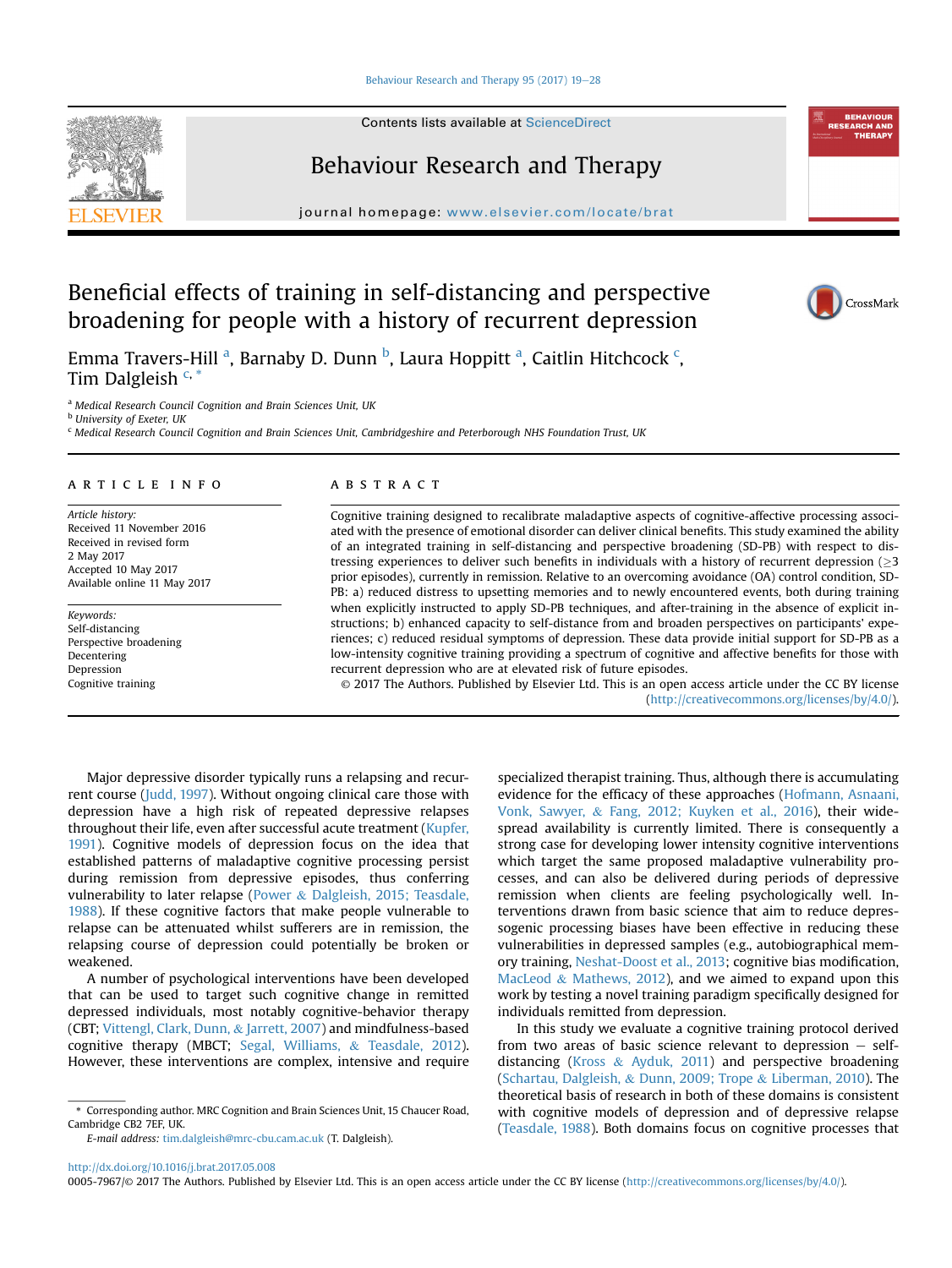are also the target of existing complex psychological interventions for depression prevention such as CBT and MBCT. Finally, research in both domains focuses on cognitive and affective change across time, as opposed to simply mapping the nature of cognitionemotion interactions, thus providing a platform for cognitive intervention development.

The meta-cognitive process model (Bernstein et al., 2015) defines three separate components of decentering: meta-awareness of subjective experience; reduced reactivity to thought content; and disidentification from internal experience. The self-distancing (SD) element of decentering refers to the process of mentally stepping back from an experience in order to examine it as separate from the self, and from the perspective of a distanced observer to facilitate disidentification from internal experience. Kross, Ayduk and colleagues have shown in a novel series of studies that analyzing the meaning of memories and experiences (e.g. thinking about why they may have occurred) from a self-distanced perspective can reap mental health benefits (see Kross & Ayduk, 2011; for a summary). In their key study looking at depression, Kross, Card, Deldin, Clifton, and Ayduk (2012) found that asking depressed individuals to think about the meaning of a recent upsetting life event from a self-distanced stance, as opposed to from an immersed standpoint, resulted in reduced depressotypic thought and negative affect and an attenuated tendency to focus on emotionally arousing aspects of the experience. These findings suggest that systematic practice in SD to scaffold the reappraisal of difficult material may accrue adaptive benefits in how depressed people process upsetting events in their lives. Indeed, this reappraisal element appears to be critical as there is evidence that selfdistancing alone, in the form of simply adopting an observer perspective on mentally simulated events, can be harmful (e.g., Kuyken & Moulds,  $2009$ ).<sup>1</sup>

Perspective Broadening (PB) refers to the psychological process of contextualizing experiences within broader mental frameworks - seeing the bigger picture (Schartau et al., 2009; Trope & Liberman, 2010). Perspective can be broadened along different 'dimensions'. For example, PB along the temporal dimension could involve contemplating how you might feel about a recent event in a week's time or a year's time. Perspective can also be broadened by thinking about how a given event (e.g. a bad evening out with a friend) compares to other similar events in the past (other times spent with that friend), how experiences in one life domain (e.g. a relationship) compare to the broader context of other domains (work, friendships, family etc.), how the person might think about the event if it happened to someone else, or how someone else might think about the event if you told them about it. Previous work has shown that a one-off training session that teaches people with subclinical levels of depressive affect to broaden their perspective on memories and novel events in these different ways significantly reduces the self-reported and psychophysiological distress they experience in relation to such events (Schartau et al., 2009). This work sits against a wider backdrop of research suggesting that such broader mind-sets are associated with more positive emotional states (e.g., Garland et al., 2010; Watkins, Teasdale, & Williams, 2000) and that psychological treatments that capitalize on these cognitive dynamics are likely to be beneficial (Fredrickson, 2001; Wood & Tarrier, 2010).

In the current study we examined the cognitive and affective

benefits of systematically training individuals with a diagnosis of recurrent major depressive disorder, currently in remission, in the use of a psychological technique that combines the core elements of both SD and PB. In doing so we took the basic SD approach as our starting point (Kross et al., 2012) but instead of encouraging participants to only ask 'why?' from a distance, we trained them instead to use this distanced mental vantage point to contextualize their experiences within a range of broader perspectives, focusing on the different perspective dimensions outlined above. Our rationale was that PB provides a wider range of appraisal options than simply asking 'why?', thus delivering potentially greater flexibility and potency when reframing distressing material.

These integrated SD-PB techniques were then trained over twoface to-face sessions complemented by two weeks of self-guided home-based practice. The main focus of the SD-PB training was deliberately not on highly distressing major life events in the individual's life (although these did feature) but rather on everyday sources of stress and upset  $-$  so called, 'daily hassles' (Kanner, Coyne, Schaefer, & Lazarus, 1981). This is in line with cognitive theories of depression which propose that it is the propensity to process and interpret these types of everyday events in negatively dysfunctional and potentially catastrophic ways that confers much of the cognitive vulnerability to relapse (Lau, Segal, & Williams, 2004).

Clearly a key part of the SD-PB training protocol is the processing of negative emotional events. For this reason it was imperative that any comparison training condition included similar exposure to such material and was also equally plausible to participants (cf. Kross et al., 2012; Schartau et al., 2009). We therefore developed an Overcoming Avoidance (OA) comparison protocol that involved comparable processing of emotional material, though without the SD-PB instructions, and framed within the rationale that overcoming your urge to avoid thinking about difficult experiences has potential therapeutic benefits (Wells, 2013).

Participants comprised individuals with a diagnosis of major depressive disorder currently in remission. We only included those with a recurrent course comprising at least three previous major depressive episodes as recurrent depression is most closely associated with heightened sensitivity to, and dysfunctional appraisals of, everyday negative events (Teasdale, 1988). This also matches the inclusion criteria for trials of intensive preventive clinical interventions such as MBCT (Kuyken et al., 2016).

In terms of outcomes, we examined both the cognitive and affective effects of SD-PB training versus OA training, using standardized self-report measures of self-distancing and perspective broadening alongside targeted rating scales based on earlier work (Kross et al., 2012). We also looked at changes in residual symptoms of depression as a marker of depressive risk. Obviously, the gold standard depression outcome for a sample currently in remission would be to evaluate the impact of training on the likelihood of depressive relapse over time. However, this is inappropriate for the early stage evaluation of a clinical technique (which is necessary prior to progression to a clinical trial; Medical Research Council, 2000) and residual symptomatology is widely accepted as a useful surrogate measure of relapse risk (Beshai, Dobson, Bockting, & Quigley, 2011; Judd et al., 1998).

We had hypotheses pertaining to two sets of effects of training as follows:

Within-training effects

**Hypothesis 1.** That those trained in SD-PB strategies, relative to OA, would report reduced distress when those strategies were

 $1$  It is important to note that although MBCT does not promote active reappraisal of the content of mental events, it does involve reappraisal of the phenomenology; for example, by thinking of thoughts and feelings as mental events rather than 'truths', and fostering an attitude of curiosity and equanimity towards these experiences as opposed to one of reactive aversion.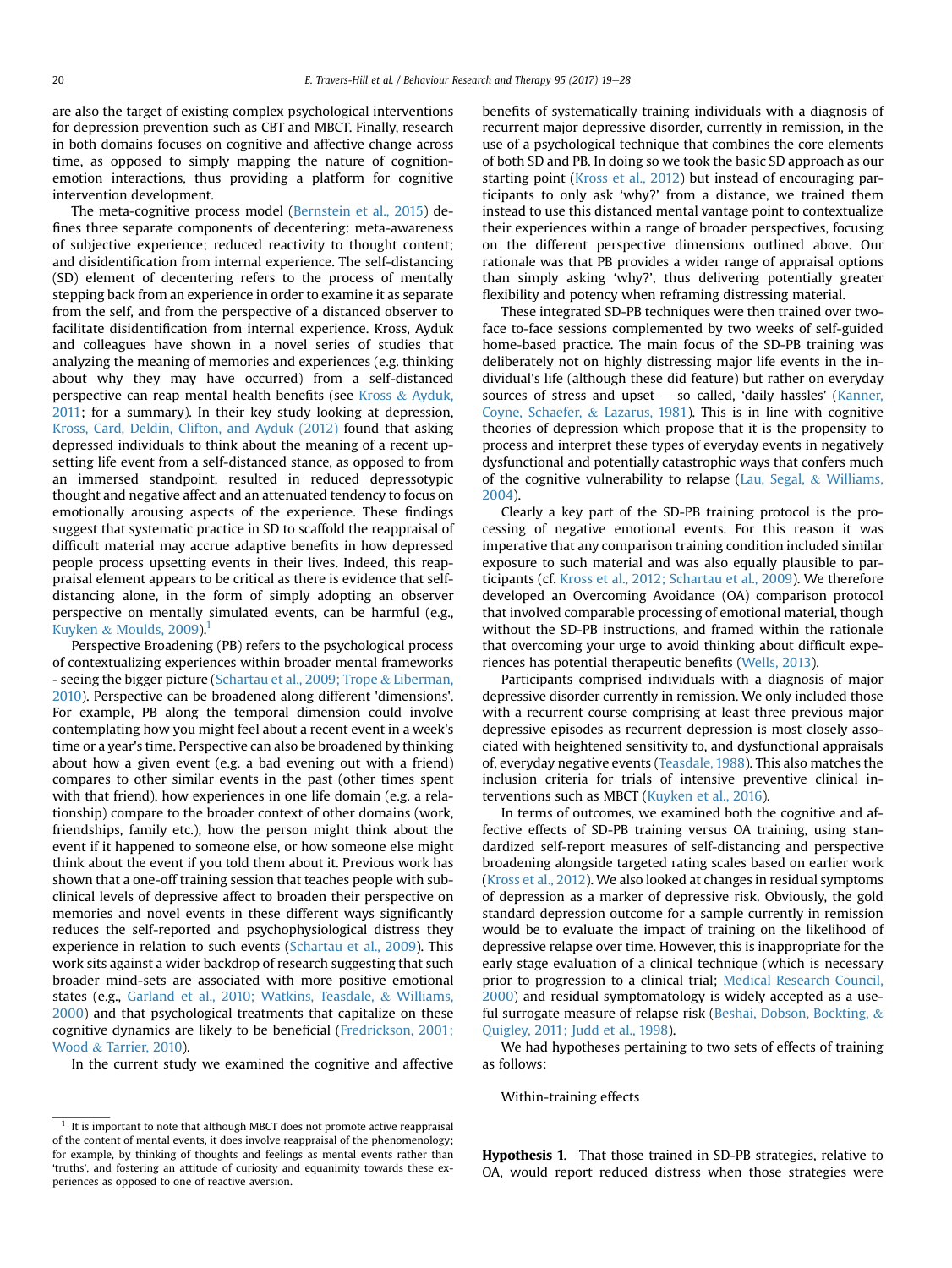explicitly applied during training in response to everyday, personal negative memories, to novel negative emotional events recorded using a diary, and to memories of negative life-events (we included these more potent negative memories to examine the breadth of impact of the SD-PB techniques).

Outcome effects

Hypothesis 2. That, following training, SD-PB training, relative to OA training, would lead to improvements in self-reported selfdistancing and perspective broadening on standardized questionnaires.

Hypothesis 3. That, following training, those who had received SD-PB training, relative to OA training, would report reduced selfreported distress to negative emotional events recorded in a diary (Hypothesis 3a) and a greater reduction in distress relative to baseline to negative life event memories (Hypothesis 3b), this time in the absence of explicit instructions to apply the training strategies.

Hypothesis 4. That SD-PB training, relative to OA training, would lead to a reduction in residual symptoms of depression relative to baseline.

Hypothesis 5. That, following training, those who had received SD-PB training, relative to OA training, endorse more functional and positive cognitive evaluations of everyday negative memories.

#### 1. Method

#### 1.1. Participants

Based on a mixed within-between groups interaction medium effect size of  $f = 0.25$  derived from a between groups medium effect between remitted depressed and never-depressed participants of  $d = 0.5$  (Fresco et al., 2007; Hill, 2014), a power calculation with  $\alpha$  = 0.05 with 80% power indicated a required sample size of  $n = 13$ per group for the intervention to approximately normalize performance on these measures in a remitted sample.

We therefore recruited twenty-six participants (mean [SD] age  $=$  50.81 [12.10] years; 19 females) with recurrent ( $\geq$ 3 previous episodes) major depressive disorder (MDD), currently in remission, via advertisements in local newspapers and health centers asking for volunteers to help with psychological research. MDD diagnosis and history (including absence of a current major depressive episode), and other Axis 1 psychiatric comorbidity, according to the Diagnostic and Statistical Manual for Mental Disorders (4th edition-text revision; DSM-IV-TR: American Psychiatric Association, 2000), were determined using the Structured Clinical Interview for the DSM-IV Axis I Disorders Clinician Version (SCID, Version 2.0 revised; First, Gibbon, Spitzer & Williams, 2002). Exclusion criteria were a current diagnosis of substance dependence or abuse, a history of psychosis or manic episodes, and organic brain injury. No participants were excluded on these bases. The SCID was administered in a separate assessment session within 6 weeks prior to the first study session. Depression remission status was then confirmed in each study session. Following SCID assessment, participants were randomly allocated to either the Self-Distancing and Perspective Broadening (SD-PB;  $n = 13$ ) or Overcoming Avoidance (OA;  $n = 13$ ) training conditions using a computerized minimization procedure overseen by an independent statistician stratified by score (above or below the cut-off score demarcating the depressed  $(\geq 10)$  and non-depressed (<10) ranges; Shaw, Vallis, & McCabe,

1985) on the Beck Depression Inventory (BDI; Beck, Rush, Shaw,  $&$  Emery, 1979).<sup>2</sup>

#### 1.2. Procedure

This study was approved by the University of Cambridge Research Ethics Committee and was carried out in accordance with the provisions of the World Medical Association Declaration of Helsinki. Participants were informed that the study was evaluating two different approaches to responding to emotional memories, and that they would be randomly allocated to complete training in one of these approaches. Participants underwent a pre-training baseline assessment and were subsequently randomly allocated to receive two weeks of training on either SD-PB or OA followed by a post-training outcome evaluation comprising a post-training assessment and completion of a 1-week diary measure. Participants provided written informed consent and were paid an honorarium of £6 per hour for their time.

#### 1.3. Pre-training baseline assessment

We acquired baseline data on a number of standardized selfreport measures both to characterize the sample and for use in evaluating the outcome of the training. Our symptom measures included the BDI (also administered at the start of training Session 2 in order to track depressed mood) and the Spielberger State Trait Anxiety Inventory (STAI; Spielberger, Gorsuch, Lushene, Vagg, & Jacobs, 1983), a widely used and psychometrically robust measure of trait (how the person generally feels) and state (how the person feels right now) components of anxious mood.

We also wanted to include standardized measures of selfdistancing and perspective broadening. At the time of study design, the best candidate for perspective broadening was the 4 item Perspective Broadening subscale of the Cognitive Emotion Regulation Questionnaire (CERQ-PB; Garnefski, Kraaij, & Spinhoven, 2002). The CERQ-PB items probe the ability to contextualize negative events within a wider frame of reference. The items are rated on a 5-point Likert scale from 1 (almost never) to 5 (almost always). The CERQ-PB has good internal reliability, Cronbach's  $\alpha = 0.82$  (Garnefski et al., 2002). The best candidate for selfdistancing was the 11-item Decentering subscale of the Experiences Questionnaire (EQ-DC; Fresco et al., 2007). The EQ-DC evaluates the self-reported ability to disengage from troublesome mental content and take a more accepting stance towards it. The EQ has good internal consistency, Cronbach's  $\alpha = 0.81$ , and construct validity (Fresco et al., 2007). Both the EQ-DC and CERQ-PB has been used previously with remitted-depressed participants, with findings indicating a relatively impaired ability to decenter compared to never-depressed controls, with medium to large effect sizes (Fresco et al., 2007; Hill, 2014).

During the Baseline session, participants were also asked to generate five autobiographical memories of important negative life events. As already noted, we wanted to utilize negative life-event memories as well as everyday memories to provide a more challenging training context for the SD-PB techniques. We also included such memories in our outcome assessment to examine whether the benefits of SD-PB training extended to more difficult personal material. Participants were asked to generate memories of life events that had caused distress at the time and continued to cause distress upon recollection. Examples included the death of loved one, the breakup of a significant relationship, serious accidents and

<sup>&</sup>lt;sup>2</sup> The original version of the BDI was used here for legacy reasons to enable consistency with previous data within the research group.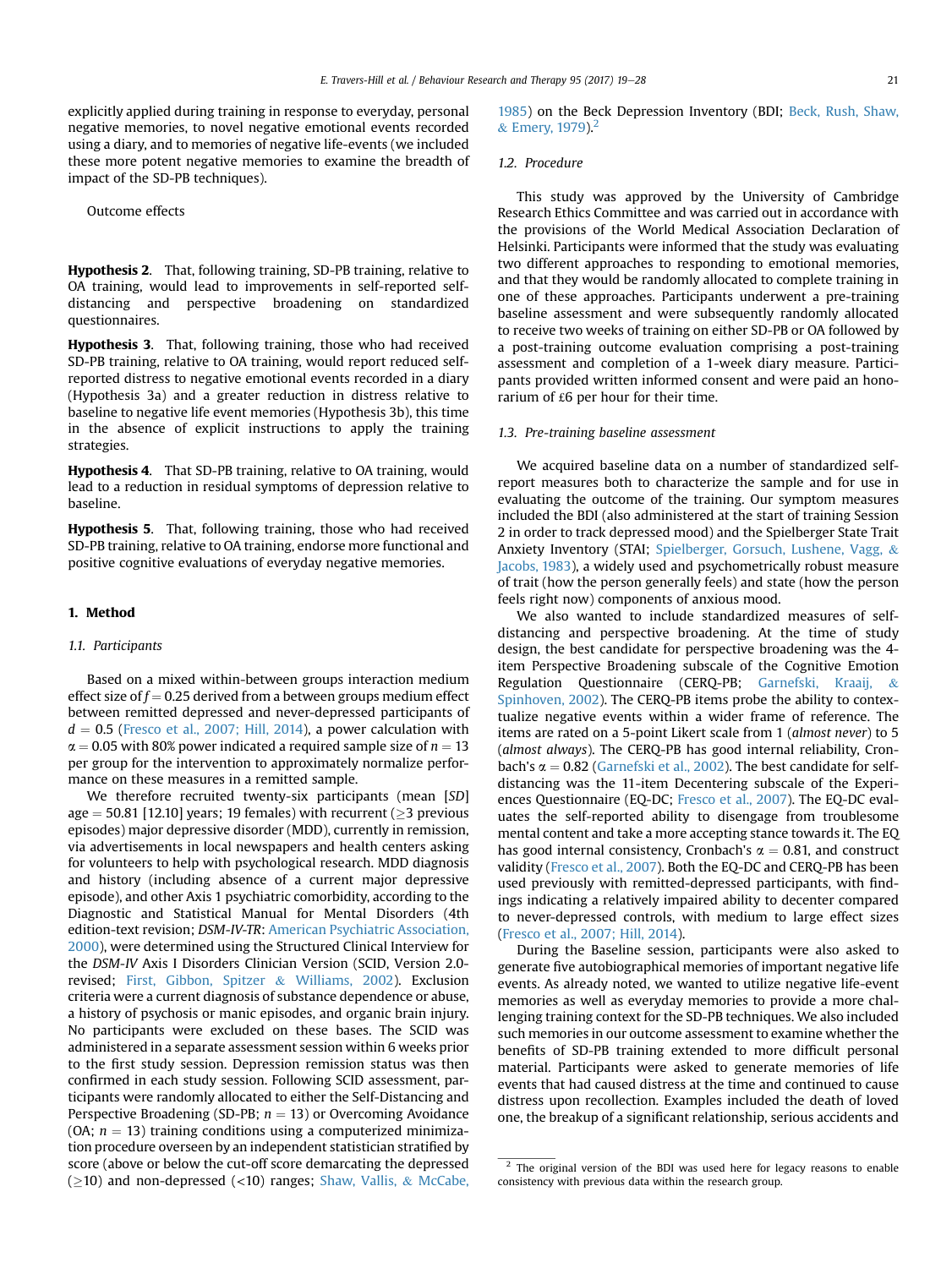illnesses, assaults, and abuse. Each memory was rated on Likert scales from  $1 = not$  at all distressing to  $7 =$  extremely distressing, for both distress at the time of the original event and current distress when thinking about the event. The two memories with the most comparable levels of distress were selected for use in evaluating the outcome of the training and the remaining three were set aside for use as training material. For each of the two memories selected for outcome evaluation, participants completed the Impact of Event Scale (IES; Horowitz, Wilner, & Alvarez, 1979) in relation to each event. The IES is a 15 item self-report measure of psychological distress associated with identified events. It contains 2 subscales: Intrusion which refers to intrusive thoughts, feelings, imagery or nightmares about the event; and Avoidance which refers to avoidance of feelings, situations, ideas associated with the event. The items are rated on a six point scale detailing the extent to which they have been true over the previous week from 0 (not at all) to 5 (often). The IES has good internal consistency, Cronbach's  $\alpha s$ ranging from 0.79 to. 92, and test-retest reliability, ranging from 0.79 to 0.89 (Corcoran & Fischer, 2013). The IES was employed at baseline and post-training to evaluate changes in distress as a function of training.

#### 1.4. Self-distancing and perspective broadening (SD-PB) training

SD-PB training took place over two weeks, with two face-to-face sessions (one each week) and daily home-based training in the form of scenario-based memories and diary tasks. Twelve of the 13 participants completed both training sessions, and we achieved 85% participant adherence to the homework exercises. The first training session began by introducing participants to the SD-PB techniques using an instructional video narrated by one of the authors (TD). The video introduced the ideas of loss of perspective in depression and presented the rationale for training in selfdistancing and in expanding perspective to consider 'the bigger picture'. The experimenter (EH) then asked each participant to think of a recent upsetting event from their everyday life (e.g., an argument with a friend, partner or colleague, making a mistake at work). She then guided the participant through the basic SD-PB techniques in relation to this event using a standardized semistructured script in order to familiarize the participant with the core principles of the training.

This guided exercise initially detailed the SD technique (cf., Kross et al., 2012): participants were asked to recall all the details of the selected event and 'build a mental picture of it playing out again, seeing the events unfold'. When ready, they were asked to imagine that the memory they had in their mind was taking place on a theatre stage and that they were playing themselves as one of the actors. Once they had a detailed and vivid image in mind, they were then asked to imagine walking off of the stage and up into a balcony box, and then to view the memory again from the new vantage point, looking down on themselves on the stage. Once participants felt confident in imagining the event and with the method of SD using the imagined balcony box, they were introduced to the next step.

This second step introduced five PB strategies. Each strategy required participants to broaden their evaluation of the event along a different perspective dimension. As a mnemonic aide, the strategies were labelled such that their initial letters made up the acronym 'STAGE' (summarized on a cue card given to each participant; see Fig. 1). The five strategies were: 'Similar' which asked participants whether they could think of similar events in their past to the event in question but that were less distressing, or even positive (e.g., if the event was an argument with a partner, are there more positive experiences with that person that can be brought to mind); 'Time' which prompted participants to think about how they

#### Perspective Broadening

- 1. Firstly bring to mind as much detail as possible about the memory or scenario, and imagine you are there.
- 2. Now imagine placing what is on your mind onto a theatre stage and imagine playing out the memory or scenario on the stage.
- 3. It is time to walk off the stage and make your way to the balcony box. Whilst in the balcony box use the strategies below and apply them to vour stage:
- Similar: Think about similar events in the past Time: Think about how you will feel in the future Areas: Concentrate on other positive areas in your life Good: Think of what good can be seen in this Else: Think what you would say if it were happening to someone else

Fig. 1. Cue card given to participants in the Self-Distancing and Perspective Broadening condition.

will feel about the event at different points in the future once more time has elapsed; 'Areas' which asks participants to reflect on their life as a whole and acknowledge the more positive areas that may offer a contrast with the event in question; 'Good' which asks participants to consider whether there were any aspects of the event itself that were relatively less negative or maybe even would turn out to have some more positive consequences (e.g., for the aforementioned argument, did something constructive nevertheless come out of it, even if it was only awareness of another's point-ofview); and 'Else' which prompts the participant to think about either what they would say to a close friend who was going through the same thing if they wanted to help that friend to gain perspective on the event, or what such a friend might say to them.

During this exercise participants were assisted with applying each strategy to their pre-selected event. They were also encouraged to elaborate on each strategy as best they could with a visualization exercise in which they re-scripted the depiction of the event on the theatre stage from their self-distanced vantage point in line with the strategy they were applying. For example, the suggested elaboration for the 'Similar' strategy was to switch the distressing event for a similar less negative or positive memory playing out on the stage.

Once participants felt comfortable with the SD technique and with the five PB strategies, they commenced training with these techniques using memories of everyday negative events that they had found upsetting. The recollection of these everyday events was prompted using a series of written scenarios based on those used by Teasdale et al. (2002). In line with Teasdale et al.'s (2002) method, participants were asked to try to think of a memory similar to the situation portrayed in the scenario and to then apply the SD-PB techniques to that memory. The scenarios were chosen to portray events that people susceptible to depression are likely to be particularly sensitive to, resulting in the activation of depressogenic themes such as failure, lack of self-worth and so forth (Beck et al., 1979). Accordingly, scenarios covered events such as someone not acknowledging you in the street, burning dinner, or feeling left out at a party. The full set of scenarios is available on request.

For each of five scenarios participants first sought to generate a similar memory, if they were unable to do this they were told to work with the scenario itself (cf. Teasdale et al., 2002). Participants then visualized the memory on the stage and self-distanced from it by imagining ascending to the balcony box. They then worked through the five PB strategies. For each scenario participants rated whether they noticed a change in their distress after applying the SD-PB techniques (on a 20-point Likert scale from  $-10 = 4$  decreased distress' to  $+10 =$  'increased distress'; cf., Kross et al., 2012). Having spent 50 min on this in-session everyday negative memory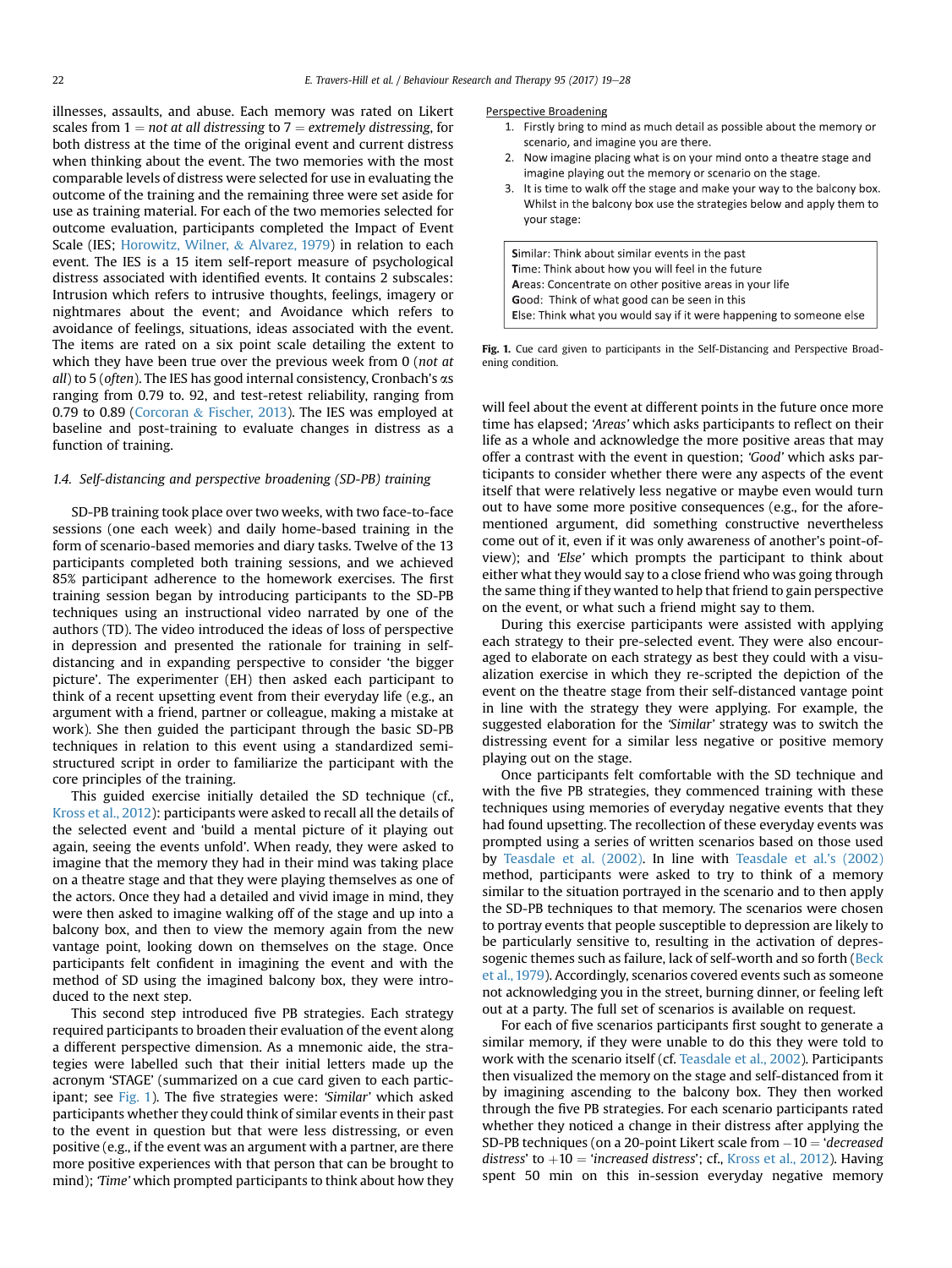training, participants were asked to continue the training at home, using their cue card, with one new scenario-cued memory each day (seven in total, provided in a booklet along with the rating scales) for a week until the second face-to-face session. This took approximately five minutes each day. This first session (and the two subsequent sessions) ended with a positive memory recall exercise to enhance mood.

Session 2, one week later, began with a review of the homebased training followed by 45 min of training with a further five everyday negative memories, again cued by scenarios. Participants were then asked to apply their SD-PB skills to the three negative life event memories that they had generated at pre-training and that had been selected for use during the training, and complete the same change in distress rating as for the everyday memory training.

Participants were then provided with instructions for further home-based training between Session 2 and the outcome assessment, this time focusing on applying the SD-PB techniques to newly encountered everyday upsetting events. They were asked to complete an everyday emotional events diary twice a day, recording anything significantly upsetting that had happened. For each identified event in the diary, participants were asked to use their cue card to explicitly work through the SD and PB strategies. Prior to completing the diary, participants retrospectively rated their distress at the time that the event occurred earlier that day and, after diary completion they rated their current distress about the event using Likert scales from 1 not distressing to 9 very distressing (cf. Kross et al., 2012).

#### 1.5. Overcoming avoidance (OA) training

The OA training procedure emphasized overcoming avoidance pertaining to distressing memories and events. Participants were educated on the role of avoidance in maintaining psychological disturbance, and on how reducing avoidance of negative material (by actively retrieving negative memories and letting yourself experience the flow of emotion that is naturally aroused by the memory) can yield benefits for emotional health. OA training was kept as close as possible to the SD-PB training structure and utilized the same stimuli. As in the SD-PB condition, OA participants engaged in their memories for 50 min in Session 1 and 45 min in Session 2, and completed five minutes of home-based exercise each day for a week. The key difference between the two training conditions was that individuals in the OA group were not asked to selfdistance or broaden their perspective for each memory but rather to "build a mental picture of it playing out again, seeing the events unfold". To that end, in the first session the OA group were shown an alternative instructional video that highlighted the benefits of overcoming avoidance about distressing situations and were not instructed to apply SD-PB techniques to the negative life event memories, the everyday negative memories cued by the scenarios, nor the everyday negative events recorded in their diary. Twelve of the 13 participants completed both training sessions, and we achieved 92% participant adherence to the homework exercises.

#### 1.6. Post-training outcome evaluation

The final face-to-face session focused on evaluating the outcome of the training and was the same for the SD-PB training and OA training groups. All participants repeated the questionnaires from the pre-training baseline session: the BDI, STAI, CERQ-PB, and the EQ-DC. Following this, the two negative life event memories that had been rated at baseline were re-rated in terms of current distress when thinking about them and using the IES.

To evaluate the impact of SD-PB and OA on how emotional experiences were being processed, participants were presented with a last set of four scenarios to use as prompts for negative everyday memories as before. In each case, participants were asked to spend time thinking about the events at hand but again, unlike the training sessions, they were not now provided with specific instructions as to how to process the material. After reflecting on this set of everyday negative memories, participants generated five ratings indexing different aspects of how they now thought about such events following their training: 'the extent to which they thought about the positive aspects of the events'; 'how easy it was to think of the positive aspects of the events'; 'the extent to which they thought about the negative aspects'; 'how easy it was to think of the negative aspects'; and finally 'the extent to which they thought about the situation differently'. Each rating was made on a 7-point 'extent' Likert scales from  $1 = 'Not at all'$  to  $7 = 'Extremely$ so'. This use of bespoke measures to specifically probe thinking strategies is in line with other research in the SD and PB literatures (e.g. Kross et al., 20).

Finally, participants were then asked to complete the everyday emotional events diary and its associated ratings for a further week following this assessment session but this time, unlike during the training, there were now no specific instructions regarding how they processed the events. The participants posted the diaries back to the experimenter at the end of the week.

#### 2. Results

#### 2.1. Description of the sample

Two participants (one per condition) dropped out of the study after the first session. Full data are therefore reported for the remaining 24 participants, 12 per condition. All participants engaged in the assigned homework tasks, except for one participant in the SD-PB group who did not return the final outcome diary. There was no significant correlation between the number of events recorded during home-based training and any of the outcome measures for the SD-PB,  $rs$  ( $n = 10$ ) < 0.36,  $ps > 0.30$ , or OA condition, rs  $(n = 11) < 0.38$ ,  $ps > 0.22$ . This was also true for the number of events recorded in the everyday emotional events diary, SD-PB rs ( $n = 10$ ) < 0.38,  $ps > 0.28$ , OA rs ( $n = 11$ ) < 0.43,  $ps > 0.16$ . Descriptive statistics and pre-training questionnaire outcome measure data are presented in Table 1. As can be seen from the table, the groups did not differ significantly on any of these variables at pre-training. As expected, both groups showed some degree of residual depressive symptoms with the mean baseline BDI scores falling just within the "Mildly Depressed" range of >10 (Shaw et al., 1985).

In addition to MDD, we assessed other Axis 1 diagnoses on the SCID at study entry. In the SD-PB condition, 2 participants met criteria for panic disorder (PD), 3 for posttraumatic stress disorder (PTSD), 1 for specific phobia (SP), 3 for generalized anxiety disorder (GAD), and 1 for anxiety disorder not otherwise specified. In the OA condition 1 met criteria for PD, 1 for OCD, 2 for SP, 2 for GAD, and 1 for social phobia. We did not reassess diagnostic status after study entry except for depressive relapse which was assessed at each study session using the SCID. No participants relapsed into a current Major Depressive Episode across the duration of the study.

During the SCID, 12 participants (5 in OA and 7 in SD-PB) reported having completed psychological therapy in the past. Only three were able to recall which type, which was CBT for 2 participants (1 in each group) and cognitive analytic therapy for one participant in the SD-PB group. The majority of participants had received anti-depressants at some point in their life, with only one participant in the SD-PB condition and two in the OA condition reporting that they had never taken medication for mental health issues. Following random allocation, the use of concurrent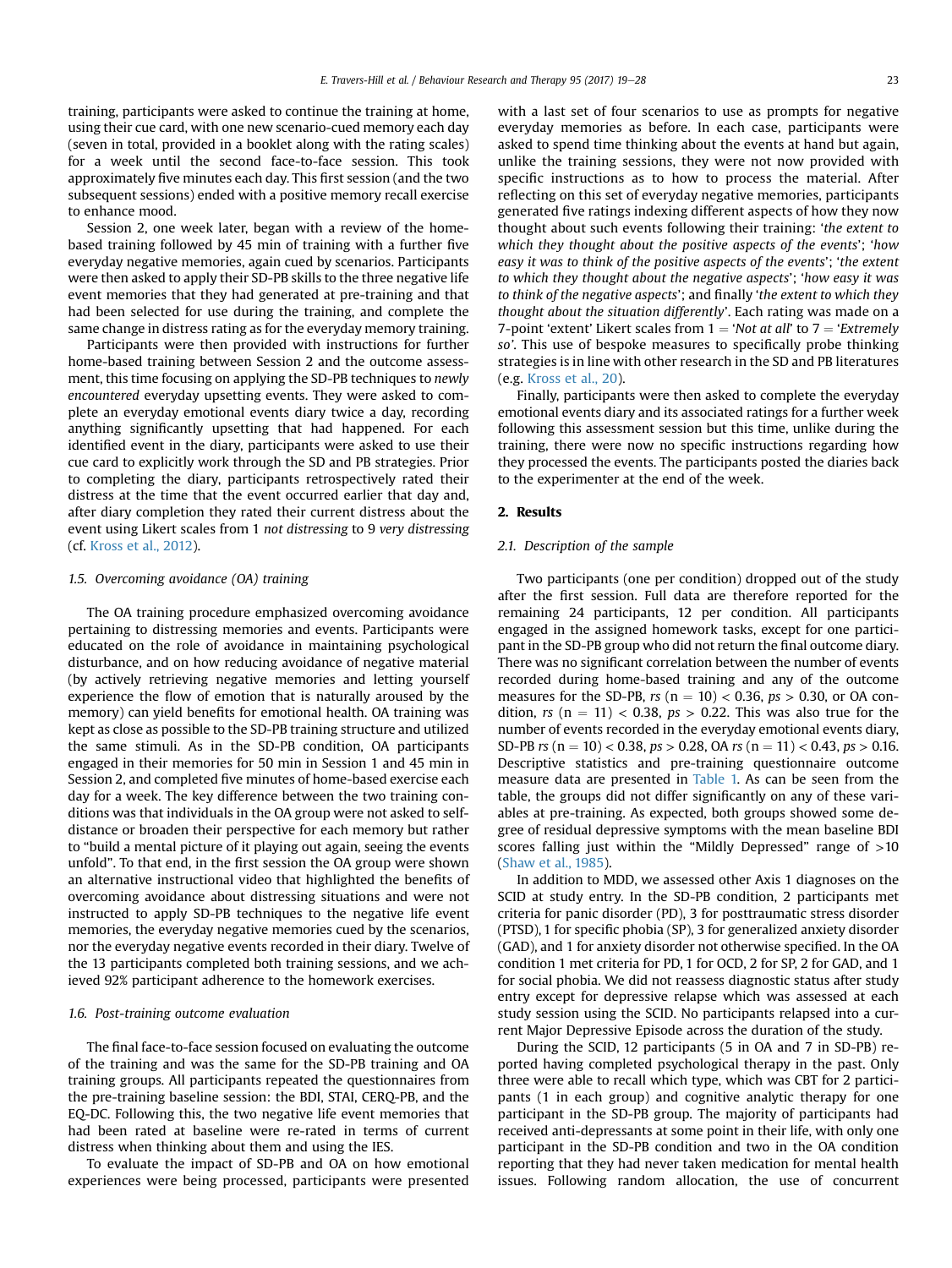#### Table 1

Mean (SD) descriptive statistics and pre-training outcome questionnaire data for the SD-PB and OA training groups.

| Measure                  | SD-PB $(n = 12)$ | $OA (n = 12)$ | Baseline test and significance statistics |
|--------------------------|------------------|---------------|-------------------------------------------|
| Age                      | 50.08 (13.87)    | 51.75 (11.73) | $t < 1$ , $p = 0.75$ , Hedges' $g = 0.13$ |
| Gender (Male:Female)     | 2:10             | 4:8           | Fisher's Exact, $p = 0.64$                |
| Median no. previous MDEs | TMTC/ID          | 5             |                                           |
| <b>BDI Baseline</b>      | 11.36 (9.60)     | 10.91 (7.18)  | $t < 1$ , $p = 0.80$ , Hedges' $g = 0.05$ |
| Range                    | $1 - 30$         | $3 - 27$      |                                           |
| <b>BDI</b> Session 2     | $9.36(8.90)^a$   | 13.09 (7.66)  |                                           |
| Range                    | $0 - 26$         | $0 - 26$      |                                           |
| <b>BDI</b> Post-training | 8.36(9.26)       | 12.45 (8.54)  |                                           |
| Range                    | $1 - 26$         | $3 - 31$      |                                           |
| STAI-Trait Baseline      | 46.92 (11.36)    | 48.58 (9.68)  | $t < 1$ , $p = 0.70$ , Hedges' $g = 0.15$ |
| STAI-Trait Post-training | 44.64 (12.14)    | 48.58 (9.92)  |                                           |
| STAI-State Baseline      | 37.75 (11.78)    | 38.33 (9.41)  | $t < 1$ , $p = 0.90$ , Hedges' $g = 0.05$ |
| STAI-State Post-training | 37.25 (11.25)    | 42.33 (12.91) |                                           |
| CERO-PB Baseline         | 12.17 (4.15)     | 12.92 (3.97)  | $t < 1$ , $p = 0.66$ , Hedges' $g = 0.18$ |
| CERO-PB Post-training    | 14.55 (3.45)     | 13.00 (4.41)  |                                           |
| EQ-DC Baseline           | 39.50 (7.38)     | 39.00 (11.75) | $t < 1$ , $p = 0.90$ , Hedges' $g = 0.05$ |
| EQ-DC Post-training      | 51.18 (10.27)    | 41.58 (10.02) |                                           |

Note. MDE = Major Depressive Episode; TMTC/ID = Too many too count or indistinguishable from each other; BDI=Beck Depression Inventory; STAI-State and STAI-Trait = Spielberger State Trait Anxiety Inventory-Trait measure; CERQ-PB=Cognitive Emotion Regulation Questionnaire: Perspective Broadening subscale; EQ-<br>DC = Experiences Questionnaire-Decentering subscale.

<sup>a</sup> BDI data for one participant in the SD-PB group were missing for Session 2.

treatment was evenly distributed between conditions. Antidepressant medication was used for the duration of the study by four participants in the SD-PB condition and five participants in the OA condition. No participants were currently receiving psychological intervention.

#### 2.2. Hypothesis 1: impact of SD-PB during the training

As outlined above, as an integral part of the training, participants in both conditions processed three negative life event memories (e.g., deaths or illnesses of loved ones, relationship breakups, accidents, serious arguments) in Session 2 and a series of everyday negative memories (cued by scenarios) used as training material across Session 1, Session 2 and the home-based training between Sessions 1 and 2. They also completed a week-long diary, recording new everyday negative events following Session 2. Performance across each of the three negative life event memories was comparable and the data were therefore averaged for each participant. This was also the case for the scenario-cued everyday negative memories used in training and again the data were averaged. These mean life event and mean everyday negative memory ratings are presented in Table 2, along with the ratings of distress recorded in the home-based training.

As can be seen from Table 2, in support of our first hypothesis, the SD-PB group reported significantly greater reductions in distress when explicitly applying their trained strategies than did the OA training group for the negative life event memories,  $t(22) = 6.27$ ,  $p < 0.01$ , Hedges'  $g = 2.56$ , and the everyday negative memories,  $t(22) = 5.58$ ,  $p < 0.01$ , Hedges'  $g = 2.31$ .

For the everyday negative events recorded in the home-based training diary between Sessions 1 and 2, the SD-PB group reported an average of 3.55 (SD  $=$  1.63) events and the OA group 4.83  $(SD = 3.22)$  events. There was no significant difference between the groups on the number of events reported,  $t(16.63) = 1.23$ ,  $p = 0.24$ , Hedges'  $g = 0.50$ . Events included worries, problems at work, and minor accidents. We compared self-report ratings of current distress following thinking about the event in line with the training instructions while recording it in the diary, covarying ratings of retrospectively-rated distress at the time that the event occurred to ensure that any differences were not simply a function of differences in the distress originally elicited by the events (see Table 2 for both ratings). As predicted, there was a significant group difference,  $F(1, 21) = 5.81$ ;  $p < 0.05$ ,  $\eta_p^2 = 0.24$ , with the SD-PB group reporting relatively less distress.

#### 2.3. Outcome of training

2.3.1. Hypothesis 2: standardized self-report measures of SD-PB

Table 1 presents the pre- and post-training scores for the CERQ-PB and the EQ-DC outcome measures. Repeated measures ANOVAs

Table 2

Mean (SD) within-training measures for the SD-PB and OA training groups.

| Measure                                                                    | $SD-PB$                     | <b>OA</b>        |
|----------------------------------------------------------------------------|-----------------------------|------------------|
| Change in distress for the negative life event memories                    | $-3.42$ (2.84) <sup>a</sup> | $2.83(1.96)^{a}$ |
| Change in distress for the everyday negative memories                      | $-1.76(1.50)^{a}$           | $1.21(1.03)^{a}$ |
| Everyday emotional events recorded during home-based training <sup>b</sup> |                             |                  |
| Distress at the time rating                                                | 4.17(0.51)                  | 4.74(0.63)       |
| Distress now (after filling in diary) rating                               | 2.67(1.02)                  | 4.13(0.92)       |
| Mean rating of usefulness of SD-PB strategies <sup>c</sup>                 |                             |                  |
| Similar                                                                    | 4.30(1.46)                  |                  |
| Time                                                                       | 4.79 (1.24)                 |                  |
| Areas                                                                      | 4.62(1.43)                  |                  |
| Good                                                                       | 4.39(1.04)                  |                  |
| Else                                                                       | 5.16(0.85)                  |                  |

Note. <sup>a</sup> Differed significantly from zero; <sup>b</sup> Completed between Sessions 1 and 2.<sup>c</sup> Rated by participants on a 7 point Likert scale from 0 = not at all useful to  $7$  = extremely useful. Mean calculated across ratings for use with negative life event memories and everyday negative memories. There was no significant difference in the reported usefulness of each strategy,  $F(4, 10) = 2.23$ ,  $p = 0.08$ ,  $\eta_p^2 = 0.18$ .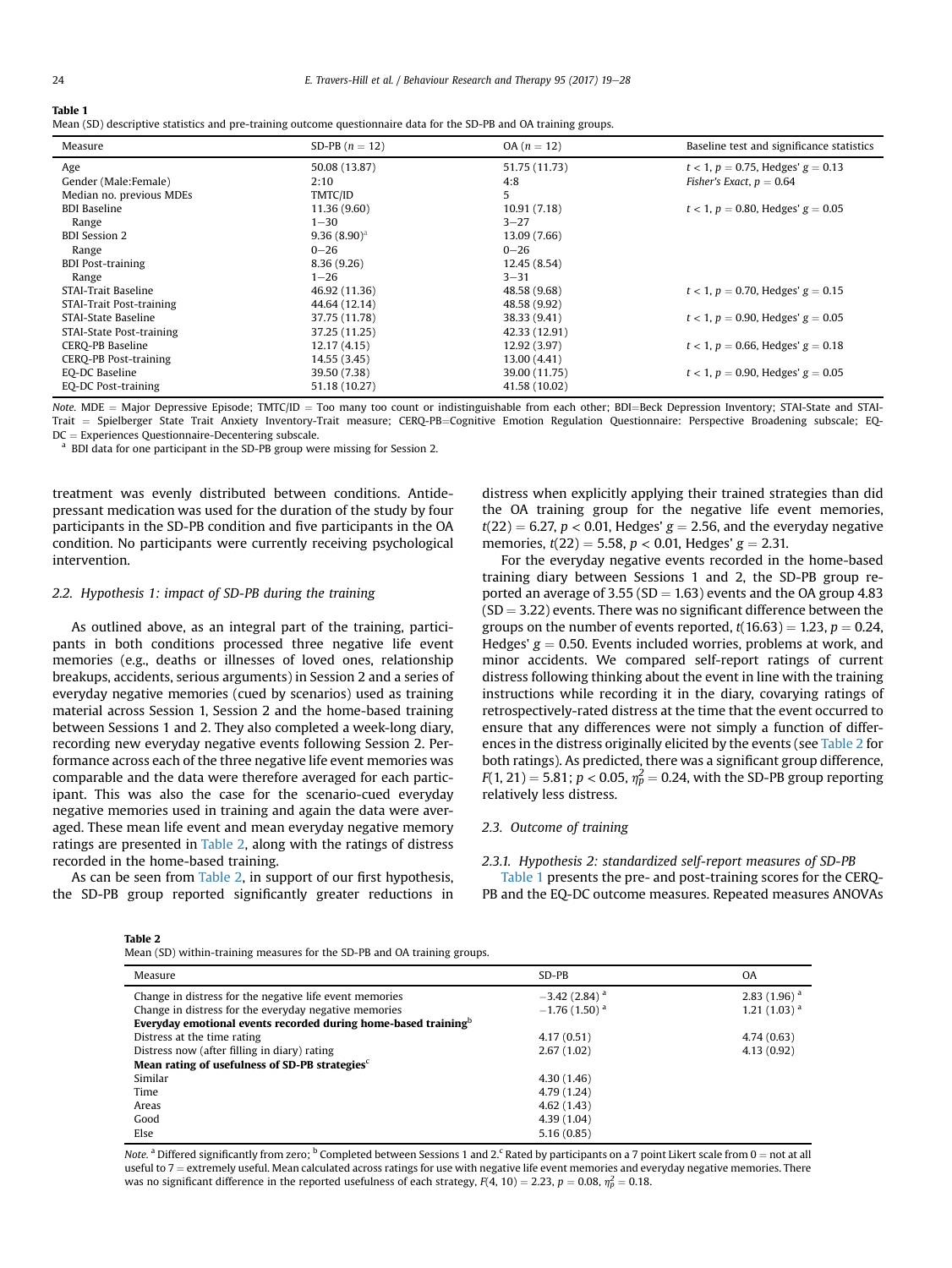revealed the predicted significant interaction of Time (pre-vs. posttraining) and Group (SD-PB vs. OA) for both CERQ-PB,  $F(1,21) = 5.29, p = 0.03, \eta_p^2 = 0.20, \text{ and } EQ-DC, F(1,21) = 15.85,$  $p < 0.01$ ,  $\eta_{\rm p}^2 = 0.44$ . Paired t-tests for each group separately were conducted to clarify the nature of the changes within each group. These revealed no significant changes over time for the OA group, ts<0.71, ps>0.49, while the SD-PB group showed significant improvement on both the CERQ-PB,  $t(11) = 3.52$ ,  $p < 0.01$ , Hedges'  $g = 0.48$ , and EQ-DC measures,  $t(11) = 6.47$ ,  $p < 0.01$ , Hedges'  $g = 1.14$ .

#### 2.3.2. Hypothesis 3: everyday negative events and negative life event memories

For the everyday events diary completed as an outcome measure (during the week following Session 2), the SD-PB group reported an average of  $3.45$  (SD = 2.07) events and the OA group 4.83  $(SD = 3.27)$  events. The types of event were similar to those reported during training. There was no significant difference between the groups on the number of events reported,  $t(20) = 1.20$ ,  $p = 0.25$ . As for the within-training diary data, we compared self-report ratings of current distress following thinking about the event while recording it in the diary, covarying ratings of retrospectively rated distress at the time that the event occurred (see Table 3 for both ratings). There was the predicted significant group difference,  $F(1, 19) = 4.24; p < 0.05, \eta_p^2 = 0.18$ , with the SD-PB group reporting relatively less distress.

For the mean ratings across the two negative life event memories rated at pre- and post-training, a mixed model ANCOVA on ratings of current distress experienced to the memories, covarying the distress ratings for the time that the event occurred (see Table 3 for data), revealed no significant main effects of time or group,  $Fs < 1$ , and a medium effect for the time x group interaction,  $F(1)$ ,  $20) = 3.10$ ;  $p = 0.09$ ,  $\eta_p^2 = 0.13$ , with the SD-PB group tending to show a greater reduction in distress relative to baseline compared to the OA group, though this trend was non significant. Similar repeated measures ANOVAs were conducted on the Impact of Event Scale subscales pre- and post-training (Table 2). The Intrusion subscale scores revealed a main effect of Time,  $F(1,22) = 7.56$ ,  $p = 0.01$ ,  $\eta_p^2 = 0.26$ , with levels of intrusions decreasing from

#### Table 3

Outcome measures for the SD-PB and OA training groups.

| Measure                                                           | SD-PB means       | OA means        |  |  |
|-------------------------------------------------------------------|-------------------|-----------------|--|--|
| Everyday negative memories                                        |                   |                 |  |  |
| Extent of negativity                                              | 4.65(0.97)        | 5.13(0.64)      |  |  |
| Ability to think about negative aspects                           | 4.85(1.19)        | 5.27(0.76)      |  |  |
| <b>Extent of positivity</b>                                       | 3.98(0.97)        | 2.67(0.60)      |  |  |
| Ability to think about positive aspects                           | 3.83(1.13)        | 2.85(0.99)      |  |  |
| Ability to think differently                                      | 4.78 (1.03)       | 3.31(1.25)      |  |  |
|                                                                   |                   |                 |  |  |
| Negative life event memories                                      |                   |                 |  |  |
| Distress at time                                                  | 6.46(0.75)        | 6.40(0.70)      |  |  |
| Distress Session 1                                                | 4.17 (1.50)       | 4.16(1.50)      |  |  |
| Distress Session 3                                                | 3.71(1.49)        | 4.55 $(1.21)^a$ |  |  |
| <b>IES-I Baseline</b>                                             | 12.04 (6.35)      | 9.04(5.23)      |  |  |
| <b>IES-I Post</b>                                                 | 7.21 (7.05)       | 7.88 (5.87)     |  |  |
| <b>IES-A Baseline</b>                                             | 12.79 (8.16)      | 8.21 (5.86)     |  |  |
| <b>IES-A Post</b>                                                 | 8.25(8.59)        | 7.96 (7.55)     |  |  |
|                                                                   |                   |                 |  |  |
| Everyday emotional events diary completed the week after training |                   |                 |  |  |
| Distress at the time rating                                       | 5.17 $(1.01)^b$   | 5.02(0.82)      |  |  |
| Distress now (after filling in the diary) rating                  | 3.17 $(1.40)^{b}$ | 3.72(1.29)      |  |  |
|                                                                   |                   |                 |  |  |

Note.  $a$  One participant in the OA group did not provide memory distress ratings.  $b$ One participant in the SD-PB group did not return the outcome diary measure and one participant in the same group returned the diary but did not report any negative events. IES-I/ $A =$  Impact of Event Scale-Intrusion/Avoidance subscales (Horowitz et al., 1979).

baseline to post-training, no effect of group,  $F < 1$ , nor a group x time interaction,  $F(1,22) = 2.82$ ,  $p = 0.11$ ,  $\eta_p^2 = 0.11$ . The Avoidance subscale scores revealed no main or interactive effects, Fs < 2.59,  $ps > .12$ .

#### 2.3.3. Hypothesis 4: residual symptoms of depression

Table 1 presents the baseline, Session 2, and post-training BDI scores, which were used to index residual depressive symptoms. A mixed model ANOVA comparing BDI scores at the three time points for the two groups revealed a significant interaction of Time by Group,  $F(2,40) = 3.70$ ,  $p = 0.03$ ,  $\eta_p^2 = 0.16$ , in line with our hypothesis. Follow-up ANOVAs indicated that change in residual depressive symptoms from baseline to Session 2 differed significantly between SD-PB and OA conditions,  $F(1,20) = 5.50$ ,  $p = 0.03$ ,  $\eta_p^2$  = 0.22, as did change from baseline to post-training,  $F(1,22) = 5.93, p = 0.02, \eta_p^2 = 0.21$ .<sup>3</sup> There was no significant difference between the groups in change from Session 2 to posttraining,  $F(1,20) = 0.04$ ,  $p = 0.84$ ,  $\eta_p^2 = 0.002$ . Follow-up withinsubjects tests were conducted to provide clarity around the nature of changes for each group. They showed that the SD-PB group evidenced a significant reduction in residual symptoms of depression between baseline and Session 2,  $t(10) = 2.38$ ,  $p = 0.04$ , Hedges'  $g = 0.20$ , with scores then stabilizing such that there was no significant change between Session 2 and post-training,  $t < 1$ . There were no significant changes over any of the time points for the OA group, ts<1.40, ps>0.20.

#### 2.3.4. Hypothesis 5: thinking strategies to scenario-cued everyday memories

A MANOVA for the mean scores of the five bespoke ratings applied to how participants thought about the everyday scenariocued memories (see Table 3) at post-training revealed a significant multivariate difference between the two groups, Wilks' Lambda = 0.48,  $F(1, 22) = 3.87$ ,  $p = 0.02$ ,  $\eta_p^2 = 0.52$ . Analyses on the univariate output were Bonferroni corrected for multiple testing ( $\alpha$  = 0.05/5 = 0.01). The findings showed that the SD-PB group scored significantly higher than the OA group for 'the extent to which they thought about the positive aspects of the situation', and the 'extent to which they thought about the situation differently',  $ts > 3.13$ ,  $ps < 0.005$ . There was a large effect for 'how easy it was to think of the positive aspects of the situation', but this became non significant after Bonferroni correction,  $t(22) = 2.26$ ,  $p = 0.03$ , Hedges'  $g = 0.92$ . There were no significant univariate group differences for 'how easy it was to think of the negative aspects', nor 'to what extent they thought about the negative aspects', ts  $<$  1.43,  $ps > 0.16$ .

#### 3. Discussion

The current study investigated the impact of a novel cognitive training methodology designed to foster the ability to decenter or self-distance from distressing material and to adopt a broader psychological perspective when evaluating that material: Self-Distancing and Perspective-Broadening (SD-PB) training. We

<sup>&</sup>lt;sup>3</sup> In the SD-PB condition, two participants experienced no change in BDI from pre to post-training, three experienced an increase in BDI (two by 1 point, one by 2 points) and seven experienced a decrease in BDI (one by 2 points, three by 3 points, and three by 6 or more points). One SD-PB participant did experience a decrease of 16 points on the BDI, however, when this participant was excluded as an outlier, the hypothesised interaction remained significant,  $F(2,38) = 3.29$ ,  $p = 0.048$ ,  $\eta_p^2 = 0.15$ . In the OA condition, one participant experienced no change in BDI, eight experienced an increase in BDI (one increased by 1 point, two by 2 points, and five by 4 or more points). Three experienced a decrease in BDI (one by 1 point, one by 5 points, and one by 6 points).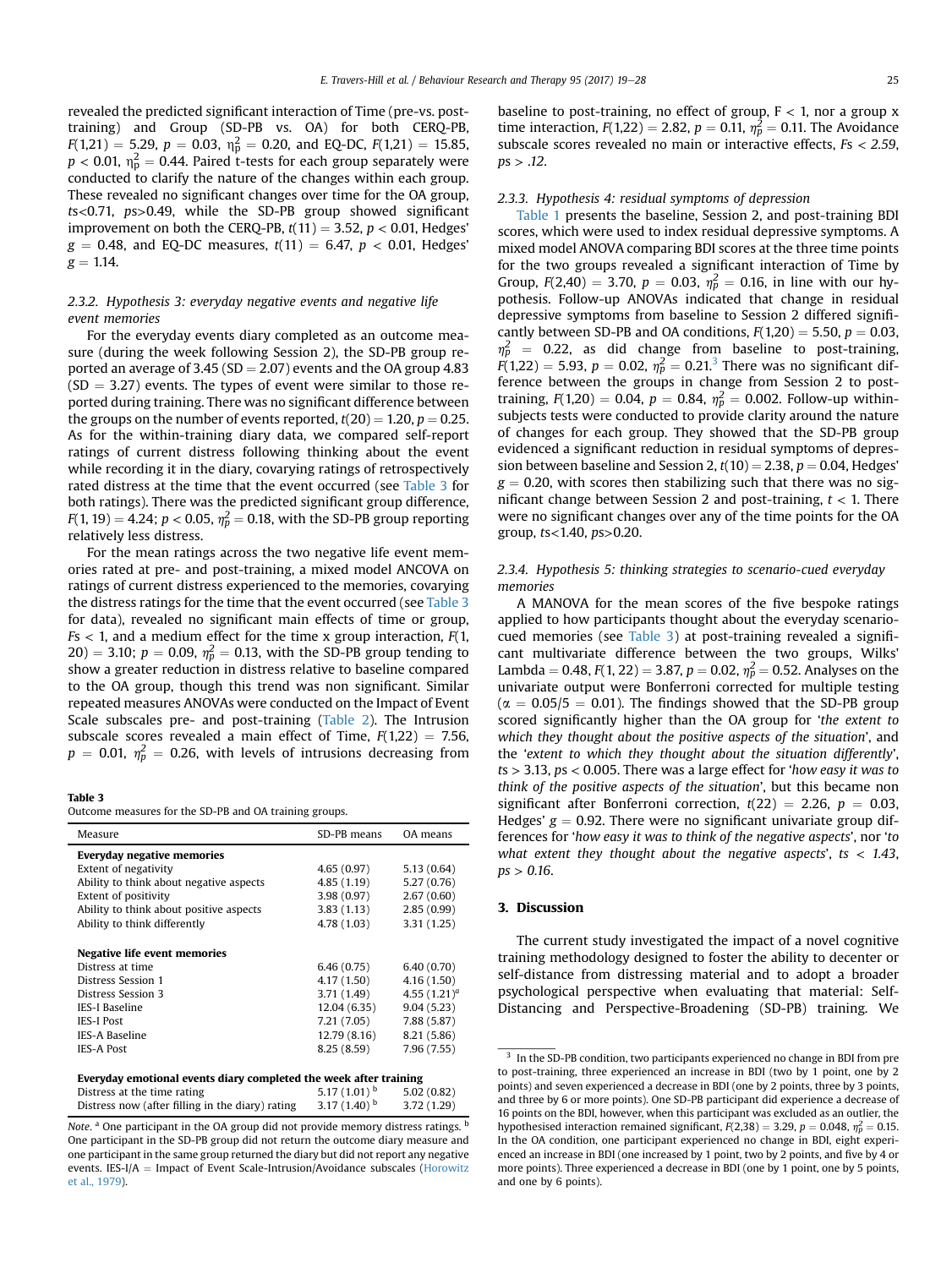tested five hypotheses relating to the impact of applying SD-PB both during training and as an outcome of training.

Our first hypothesis was that during training when participants are being instructed to apply their allocated strategies (SD-PB or OA), SD-PB would be superior to OA in its ability to reduce distress during the processing of emotive personal material. This was supported with consistently large effect sizes (Cohen, 1988) for preselected significant life-event memories, memories of more minor everyday negative events (cued by scenarios), and novel everyday events recorded in a diary  $-$  daily hassles (Kanner et al., 1981). This confirms the findings from earlier work (Kross  $\&$ Ayduk, 2011) that self-distancing from distressing information can be beneficial (cf. Kuyken  $&$  Moulds, 2009) if participants are provided with functional ways to process the information from a self-distanced stance, in this case using appraisals to broaden perspective.

The remaining four hypotheses examined the outcomes of SD-PB (versus OA) training, with the aim of evaluating intrinsic shifts in processing style and impact on depressive risk. In support of Hypothesis 2, those receiving SD-PB training showed significant improvements on standardized self-report measures of perspective broadening and the self-distancing aspect of decentering, while there was no support for such changes in the OA group, and the magnitude of the difference in these effects between the groups was significant. In support of Hypothesis 3a, those receiving SD-PB training reported reduced negative mood and improved positive mood when processing novel daily hassle events recorded using a diary procedure. These findings mirror the within-training diary results described above (in support of Hypothesis 1), but this time in the absence of explicit instructions to process the material using a particular strategy. We failed to support Hypothesis 3b, finding no significant evidence that those trained in SD-PB experienced relatively greater reductions in distress when processing negative lifeevent memories relative to those trained in OA (although there was a trend for a medium effect in the anticipated direction), compared to baseline. This contrasts to the within-training findings (Hypothesis 1) for life event memories. Similar findings emerged for the Impact of Event Scale ratings to the life event memories, where the only significant effect was an overall reduction in levels of memory intrusions, as a function of training, across all participants. We also found no effect of time on avoidance, which was surprising given the key aim of the OA condition. This lack of effect may reflect that more extensive, repeated exposure over a longer duration of time using monitoring of distress (as in exposure therapy; Foa, Hembree, & Rothbaum, 2007) may be needed to reduce entrenched avoidance habits, which was beyond the scope of this low-intensity training protocol.

These post-training life event memory data provide no support for SD-PB training being differentially helpful, relative to training in OA, in changing the processing of memories of major life events (e.g. death of a loved one) when participants are no longer being explicitly instructed to apply the SD-PB strategies. In many ways this is unsurprising as the SD-PB strategies are targeted at diluting the effects of everyday negative experiences and daily hassles, where shifts in perspective are anticipated to have a marked and immediate impact with the aim of reducing the likelihood that such events will precipitate downward spirals of negative thinking and feeling (Kanner et al., 1981). It is important to note, nevertheless, that processing of life event memories did still improve following SD-PB training, in terms of reduced intrusions of such memories on the IES. However, this was also the case for participants trained in OA and could either reflect the fact that both training protocols are beneficial in reducing intrusions, some non-specific effect of exposure to a memory protocol, and/or retesting on the same memories.

The data provided support for Hypothesis 4 with SD-PB training, relative to OA training, leading to a decrease in residual symptoms of depressed mood compared to baseline, measured with the BDI, with mean scores reducing from just inside the "mildly depressed" range to just inside the "non-depressed" range in the SD-PB group (Shaw et al., 1985) and by an average of three points on the BDI. Residual symptoms in those with recurrent depression and a history of multiple previous episodes are a significant predictor of later relapse and thus a useful surrogate marker of relapse risk (Beshai et al., 2011; Judd et al., 1998). The observed decrease in residual depressive symptoms occurred in the week between Session 1 and Session 2, and was maintained at the post-training evaluation one week later. The plateau in effect on residual depressive symptoms between Session 2 and post-training may reflect floor/ceiling effects on depressive symptoms in an already remitted sample, or the fact that larger effects are generated when the participant is explicitly instructed during practice of the techniques, as occurred between Sessions 1 and 2. Participants were also required to work with more personally poignant memories after Session 2, which is likely to have been harder and may therefore have reduced the effectiveness of the skills. A larger trial with longer follow-up and sample with clinical levels of depressive symptoms will now be needed to examine any durable and clinically significant effect of the protocol on depression symptoms. Nevertheless, the reduction in scores on the BDI, although small, was in line with the  $\geq$ 3 point change 'rule of thumb' from the National Institute for Health and Care Excellence (NICE) to characterize a minimal clinically meaningful change, potentially indicating some change in depressive risk (National Collaborating Centre for Mental Health [NCCMH], 2004). These findings provide a promising platform for further evaluation of the SD-PB protocol for depression.

Our final hypothesis (Hypothesis 5) explored whether SD-PB training, relative to OA training, was associated with differences in the post-intervention thinking strategies that participants reported using when processing negative everyday memories. We found that, relative to OA, those trained in SD-PB reported significantly differentially enhanced positive reappraisal of the memories and the ability to 'think about them differently'. We found no support for SD-PB differentially altering the processing of negative components of the memories. This pattern is perhaps unsurprising given the focus of SD-PB on identifying and applying positive reappraisals that broaden perspective, as opposed to challenging and reappraising negative material per se. These findings using bespoke measures of processing change complement the similar findings on the standardized self-report measures presented above and suggest that SD-PB does bring about a significant shift in the way that at least some distressing experiences are negotiated.

Taken together the present data provide preliminary evidence that systematic training in self-distancing and perspective broadening can provide currently-remitted patients with recurrent depression with important skills to reduce reactive distress and enhance functional cognitive processing of both remembered and newly encountered everyday negative experiences. Allied with the small but significant beneficial impact of such training on residual symptoms of depression relative to OA, this suggests that SD-PB has promise as a stand-alone or adjunctive training regime for use in clinical practice to promote resilience and potentially to reduce relapse risk in those with a history of depression. Cognitive training programmes commonly seek to influence explicit or implicit biases in cognitive processes. While implicit training programmes such as cognitive bias modification (CBM; MacLeod & Mathews, 2012) have been helpful in shifting low-level bias (e.g., in attention to threatening information), more durable cognitive processes and skills such as perspective broadening are thought to require more explicit training (Dalgleish & Werner-Seidler, 2014). In this regard, SD-PB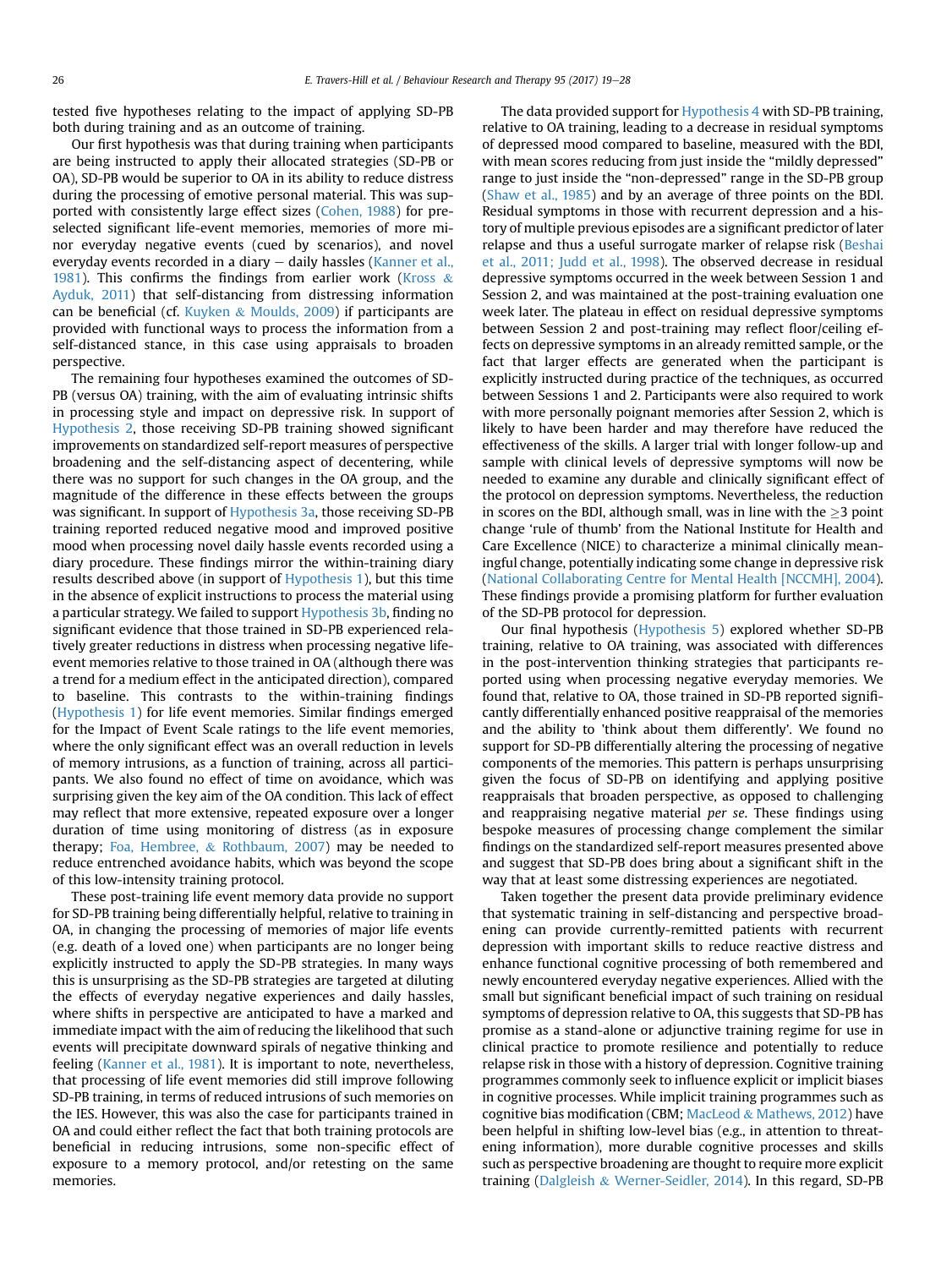can be considered alongside other protocols such as autobiographical memory specificity training (Raes, Williams, & Hermans, 2009) as part of a broad family of low-intensity cognitive interventions which use repeated practice of new cognitive skills to mitigate cognitive deficits in those who suffer mood difficulties (see Hitchcock, Werner-Seidler, Blackwell, & Dalgleish, 2017). However, the SD-PB protocol does arguably improve upon current lowintensity cognitive interventions by explicitly targeting multiple cognitive processes thought to promote depressive relapse.

The current study design sought to isolate self-distancing and perspective broadening techniques which form one aspect of larger treatment protocols, particularly MBCT. A change in perspective on the self is proposed to be an active therapeutic component of MBCT (for discussion see Hölzel et al.,  $2011$ ), and our findings indicate that self-distancing and perspective broadening skills more specifically may form key mechanisms through which MBCT has therapeutic effect. Further exploration of self-distancing and perspective broadening skills as mediators of MBCT therefore seems warranted, in addition to further assessment of the SD-PB protocol as a standalone, low-intensity intervention which is less cognitively demanding than MBCT and can be delivered by low-intensity trained therapists.

A particular strength of the study is the inclusion of an active control condition (cf. Kross et al.,  $2012$ ) – Overcoming Avoidance Training  $-$  that ensured that control participants were exposed to, and processed, comparable amounts of emotive material to the SD-PB group. Assistance in overcoming avoidance is itself a core component of cognitive-behavioral interventions for emotional disorders and so the inclusion of OA as a control here sets an appropriately high bar against which to evaluate the impact of SD-PB training.

However, the current study also raises a number of methodological issues that merit discussion. Firstly, the sample size was modest, although it was in line with pre-study power calculations and consistent with advice surrounding platform studies of novel clinical interventions (MRC, 2000). Despite the modest sample size, almost of all of the hypothesized effects of SD-PB were supported and, where there was no support (e.g., for the predicted differential improvements in IES scores) the effects were sufficiently small to suggest that insufficient statistical power was not an issue. There was only one instance where a larger sample may have allowed us to detect potentially important effects in the data at the traditional level of significance. This was the change in distress to negative lifeevent memories from baseline to post training where we found a medium but non significant effect for an interaction in the expected direction. The fact that the sample size was insufficient to provide a proper evaluation of this issue must therefore be regarded as a study limitation.

The second issue concerns the decision not to include a healthy comparison group. There were two reasons behind this choice. Firstly, SD-PB is aimed at enhancing cognitive processing of everyday negative information in individuals with recurrent depression who are at risk of future episodes. This is because we know that dysfunctional processing of such information is one of the major precipitants of the downward spirals of thinking and feeling that initiate such relapses (Lau et al., 2004). There is no comparable theoretical rationale for SD-PB training being of benefit for healthy participants. Secondly, cross-sectional studies of SD (Kross et al., 2012) and PB (Schartau, 2006) suggest that these techniques indeed accrue little added benefit for healthy individuals. For example, in their healthy control group, Kross et al. (2012) found no significant advantage of SD over immersion when processing a distressing memory, and a small betweencondition effect size, Cohen's  $d = 0.20$  (p. 564).

A third issue is the reliance on self-report measures. Although

we followed Kross et al. (2012) in using both standardized questionnaires and bespoke Likert scale ratings, the outcomes would have been strengthened if we had also followed Kross et al.'s lead and included an objective, experimental measure of SD and PB (e.g., the self-distancing task developed by Shepherd, Coifman, Matt, & Fresco, 2016). That said, the use of a plausible active control  $-$ Overcoming Avoidance training  $-$  that was presented to participants with a comparably compelling rationale as SD-PB training and that itself led to benefits in the way material was processed post-training (e.g. reduced life event memory intrusions) means that response bias  $-$  a common criticism levelled at self-report measures  $-$  is less likely to account for the current results. Finally, the present study assessed the impact of SD-PB training only up to a week after training had finished (the diary component). Clearly, it will now be important to evaluate the longer-term impact of this kind of training in a randomised controlled trial to ensure that the effects are durable. A future trial should aim to improve on single item measures of SD-PB strategies, examine the impact of the frequency of strategy use on outcomes to inform the further development of the protocol, and begin to separate the individual effects of reappraisal and self-distancing elements of the protocol. This situation mirrors the early studies on CBM (MacLeod, Koster,  $\&$ Fox, 2009), with later work extending the investigations of impact over longer-durations (MacLeod & Mathews, 2012).

In summary, the current study shows that systematic training in SD-PB has beneficial effects on the cognitive and affective processing of negative autobiographical material and can bring about small but significant reductions in residual symptoms of depression in individuals with recurrent depression who are not currently in episode. This testifies to SD-PB's potential as a low-intensity standalone or adjunctive intervention for future clinical application.

#### 4. Author contributions

E.H. and T.D developed the study concept. E.H., T.D., B.D., and L.H. all contributed to the study design. Testing and data collection were performed by E.H. E.H performed the data analysis and interpretation under the supervision of T.D and B.D., E.H, T.D. and C.H. drafted the paper, and B.D and L.H. provided critical revisions.

#### Acknowledgements

This research was supported by the UK Medical Research Council, Grant number MC\_US\_A060\_0019. The authors have no conflicts of interest to declare.

#### References

- American Psychiatric Association. (2000). [Diagnostic and statistical manual of mental](http://refhub.elsevier.com/S0005-7967(17)30101-8/sref1) [disorders - fourth edition, text revision \(DSM-IV-TR\)](http://refhub.elsevier.com/S0005-7967(17)30101-8/sref1). DC: American Psychiatric [Association Washington.](http://refhub.elsevier.com/S0005-7967(17)30101-8/sref1)
- [Beck, A. T., Rush, A. J., Shaw, B. F., & Emery, G. \(1979\).](http://refhub.elsevier.com/S0005-7967(17)30101-8/sref4) Cognitive therapy of depression: A treatment manual[. NY: Guilford Press.](http://refhub.elsevier.com/S0005-7967(17)30101-8/sref4)
- Bernstein, A., Hadash, Y., Lichtash, Y., Tanay, G., Shepherd, K., & Fresco, D. M. (2015). Decentering and related constructs. Perspectives on Psychological Science, 10, 599e617. [http://dx.doi.org/10.1177/1745691615594577.](http://dx.doi.org/10.1177/1745691615594577)
- Beshai, S., Dobson, K. S., Bockting, C. L., & Quigley, L. (2011). Relapse and recurrence prevention in depression: Current research and future prospects. Clinical Psychology Review, 31, 1349-1360. <http://dx.doi.org/10.1016/j.cpr.2011.09.003>.
- Cohen, J. D. (1988). [Statistical power analyses for the behavioural sciences](http://refhub.elsevier.com/S0005-7967(17)30101-8/sref7) (2nd ed.). [NY: Academic Press.](http://refhub.elsevier.com/S0005-7967(17)30101-8/sref7)
- Corcoran, K., & Fischer, J. (2013). [Measures for clinical practice and research: Couples,](http://refhub.elsevier.com/S0005-7967(17)30101-8/sref8) families, and children [\(Vol. 1\). NY: Oxford University Press.](http://refhub.elsevier.com/S0005-7967(17)30101-8/sref8)
- Dalgleish, T., & Werner-Seidler, A. (2014). Disruptions in autobiographical memory processing in depression and the emergence of memory therapeutics. Trends in Cognitive Sciences, 18, 596-604. <http://dx.doi.org/10.1016/j.tics.2014.06.010>.
- [First, M. B., Spitzer, R. L., Gibbon, M., & Williams, J. B. W. \(2002\).](http://refhub.elsevier.com/S0005-7967(17)30101-8/sref10) Structured clinical interview for DSM-IV-TR[. Washington DC: American Psychiatric Press](http://refhub.elsevier.com/S0005-7967(17)30101-8/sref10).
- [Foa, E. B., Hembree, E. A., & Rothbaum, B. O. \(2007\).](http://refhub.elsevier.com/S0005-7967(17)30101-8/sref11) Prolonged exposure therapy for [posttraumatic stress: Emotional processing of traumatic experiences](http://refhub.elsevier.com/S0005-7967(17)30101-8/sref11). New York: